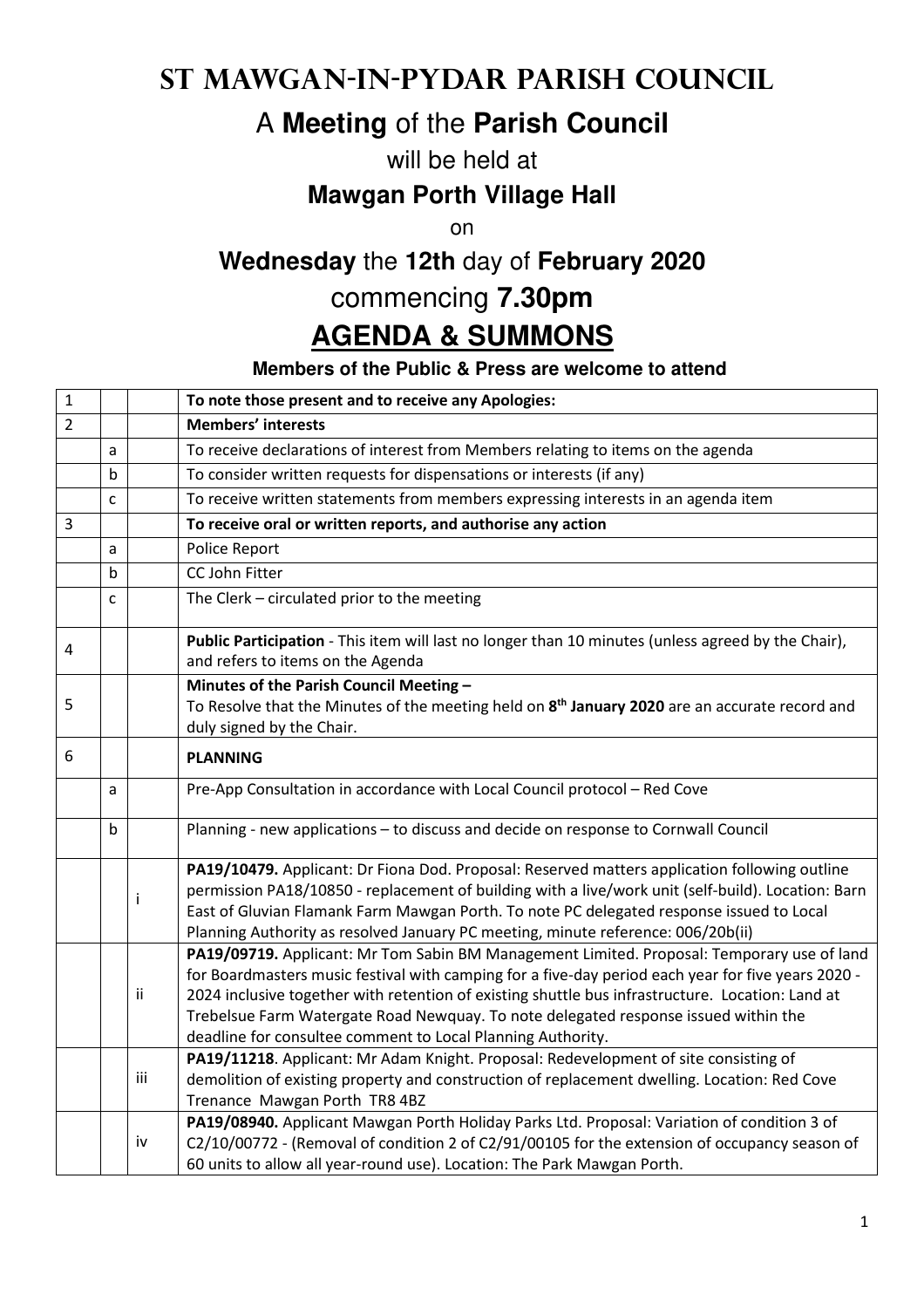|   |   | v    | PA20/00536. Applicant Mr & Mrs Peter & Nicola Murrish. Proposal: Certificate of Lawfulness for            |
|---|---|------|-----------------------------------------------------------------------------------------------------------|
|   |   |      | an Existing Use of building as self-contained residential unit. Location: Jacaranda Retorrick Mill.       |
|   |   |      | PA20/00157. Applicant: Mr Nick Robertson. Proposal: Change of land use from unused field to               |
|   |   | vi   | domestic curtilage. Construction of a tennis court to serve Polgreen Manor. Location: Polgreen            |
|   |   |      | Manor Polgreen St Mawgan TR8 4AG                                                                          |
|   |   | vii  | PA20/00352. Applicant Mr & Mrs Old. Proposal: Extensions and alterations to property. Location:           |
|   |   |      | 23 Challis Avenue Carloggas St Mawgan TR8 4EJ                                                             |
|   |   |      | PA20/00381. Applicant Ms Sarah Howie. Proposal: Reserved matters application for access only              |
|   |   | viii | (to establish the vehicular access to serve the development) following outline approval                   |
|   |   |      | PA19/02509 dated 06.01.20 for the construction of two dwellings. Location: Land North East of             |
|   |   |      | The Lodge Trevenna Cross St Mawgan.                                                                       |
|   | C |      | To consider planning applications received before meeting                                                 |
|   | d |      | To note Advices and Decisions by Cornwall Council:                                                        |
|   |   |      | PA19/09775 APPROVED. Applicant: Mrs H John. Proposal: Single storey extension and alterations             |
|   |   | i    | including enlarged terrace with garden store under (demolition of existing garage) (Reduced               |
|   |   |      | size/design to PA18/10945) for variation of Condition 2 (plans) to Application No. PA19/05393             |
|   |   |      | dated 22nd August 2019. Location: Blue Seas Trenance Mawgan Porth TR8 4DD                                 |
|   |   |      | PA19/02910/PREAPP Closed - advice given. Applicant: Mr Gordon Millatt. Proposal: Pre-                     |
|   |   | ii   | application advice for the replacement of existing leaking flat roof on a non-listed extension with       |
|   |   |      | a pitch roof which will be integrated into the listed building the extension is attached to. Location:    |
|   |   |      | Ivy Cottage Ball St Mawgan TR8 4EH.                                                                       |
|   |   |      | PA19/10754 APPROVED. Applicant: Mr Steve Sackett. Proposal: Construction of inset dormer                  |
|   |   | iii  | balcony and rear dormer; minor amendment to previously approved lapsed planning permission                |
|   |   |      | under PA14/04041. Location: 25 Tredragon Close Mawgan Porth TR8 4DP.                                      |
|   | e |      | 5 day-Protocol for Local Councils                                                                         |
|   | f |      | To discuss planning enforcement issues - to refer any new issues and updates - if any                     |
| 7 |   |      | WORKING GROUPS - to receive reports (if any), and agree any necessary action and expenditure:             |
|   | a |      | Amenities-                                                                                                |
|   |   |      |                                                                                                           |
|   |   | ÷    | St Mawgan toilets - to approve Reef Water Solutions Water Testing Contract 2020                           |
|   |   | ii   | Burial Ground – to note the burial of Margaret Rowe on 31 <sup>st</sup> January.                          |
|   | b |      | Transport and Rights of Way -                                                                             |
|   |   |      |                                                                                                           |
|   |   |      | Long Vehicle signage - to note meeting with Highways and Environment Manager, Cormac Ltd -<br>29 January. |
|   | C |      | <b>Beach and Environment</b>                                                                              |
|   | d |      | Neighbourhood Plan                                                                                        |
|   | e |      | Cornwall Airport Newquay & Search and Rescue Helicopter                                                   |
|   | f |      | St Mawgan Community Hall                                                                                  |
| 8 |   |      | <b>REPORTS FROM MEETINGS:</b>                                                                             |
|   |   |      | Newquay & St Columb Community Network Panel Meeting 16 January 2020 - (Draft Notes                        |
|   | a |      | circulated prior to meeting).                                                                             |
| 9 |   |      | To note and discuss (if appropriate) the correspondence received since the last meeting and any           |
|   |   |      | associated actions and expenditure:                                                                       |